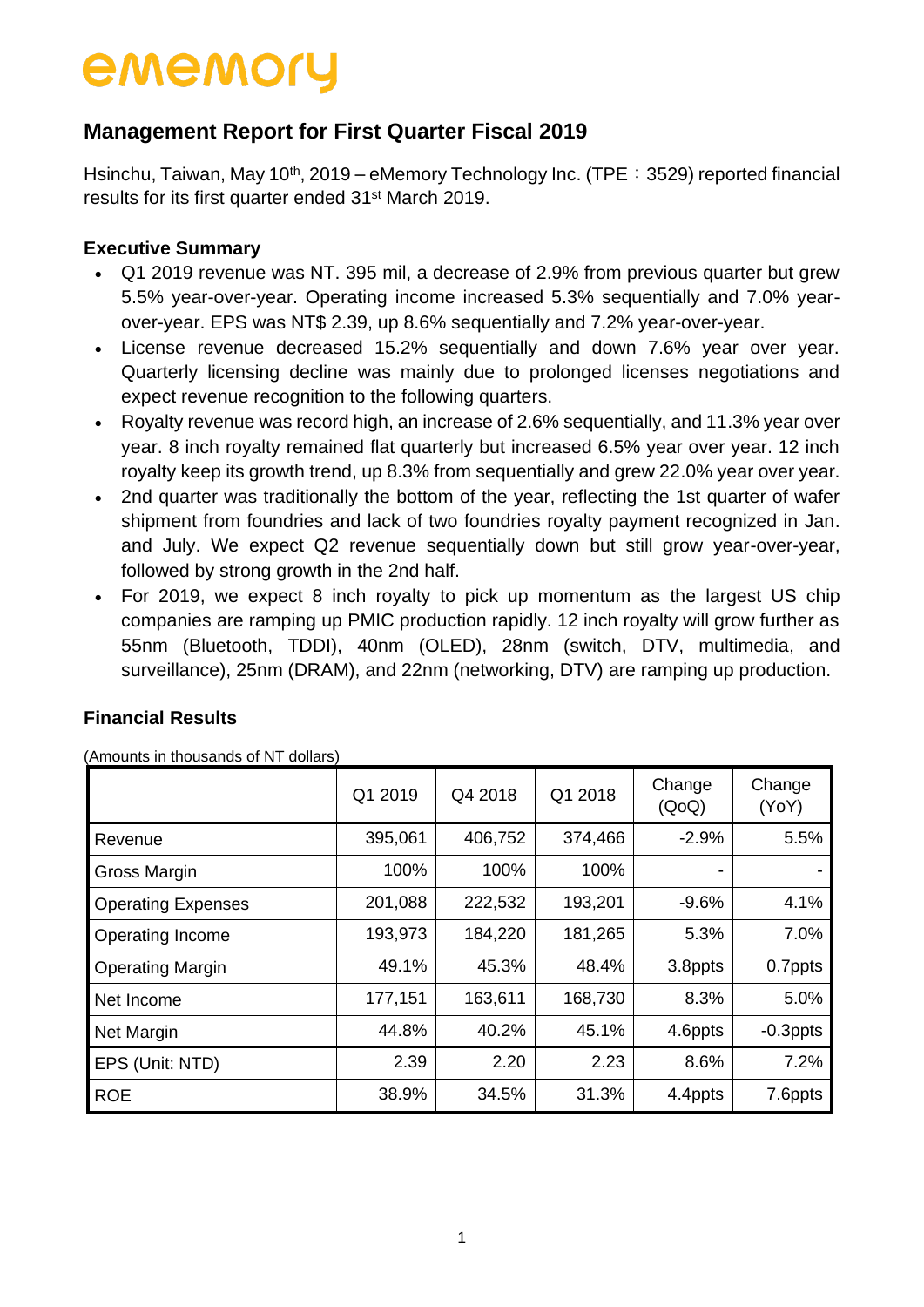# ememo

## **Revenue Analysis**

(NT \$ Thousand)

|           | Q1 2019 | Q4 2018 | Q1 2018 | Change<br>(QoQ) | Change<br>(YoY) |
|-----------|---------|---------|---------|-----------------|-----------------|
| Licensing | 105,824 | 124,726 | 114,540 | $-15.2%$        | $-7.6%$         |
| Royalty   | 289,237 | 282,026 | 259,926 | 2.6%            | 11.3%           |
| Total     | 395,061 | 406,752 | 374,466 | $-2.9%$         | 5.5%            |

## **Royalty revenue analysis by wafer size (8 inch vs 12 inch)**

|                   | Q1 2019   |                 |                 |  |  |  |  |
|-------------------|-----------|-----------------|-----------------|--|--|--|--|
| <b>Wafer Size</b> | $%$ of Q1 | Change<br>(QoQ) | Change<br>(YoY) |  |  |  |  |
| 8 inch            | 66.3%     | $-0.1%$         | 6.5%            |  |  |  |  |
| 12 inch           | 33.7%     | 8.3%            | 22.0%           |  |  |  |  |

 Royalty contribution from 12 inch increased mainly due to growing product tape-out activities from advanced nodes (55nm, 40nm, and 28nm) over the prior years in mass production.

### **Revenue analysis by technology**

|                | Q1 2019                 |                      |                 |                           |                          |                 |                         |                 |                 |  |  |  |  |
|----------------|-------------------------|----------------------|-----------------|---------------------------|--------------------------|-----------------|-------------------------|-----------------|-----------------|--|--|--|--|
| Technology     |                         | <b>Total Revenue</b> |                 |                           | <b>Licensing Revenue</b> |                 | <b>Royalty Revenue</b>  |                 |                 |  |  |  |  |
|                | $%$ of<br>Q1<br>Revenue | Change<br>(QoQ)      | Change<br>(YoY) | $%$ of<br>Q1<br>Licensing | Change<br>(QoQ)          | Change<br>(YoY) | $%$ of<br>Q1<br>Royalty | Change<br>(QoQ) | Change<br>(YoY) |  |  |  |  |
| <b>NeoBit</b>  | 66.3%                   | 9.5%                 | $-0.6%$         | 18.9%                     | $-32.5%$                 | $-45.2%$        | 83.7%                   | 15.4%           | 6.5%            |  |  |  |  |
| <b>NeoFuse</b> | 25.0%                   | $-17.8%$             | 51.7%           | 61.3%                     | 7.9%                     | 24.3%           | 11.8%                   | $-43.4%$        | 161.2%          |  |  |  |  |
| <b>NeoEE</b>   | 6.8%                    | $-0.5%$              | $-8.3%$         | 14.6%                     | $-3.2%$                  | 32.1%           | 3.9%                    | 3.5%            | $-35.2%$        |  |  |  |  |
| <b>NeoMTP</b>  | 1.9%                    | $-58.4%$             | $-55.2%$        | 5.2%                      | $-66.4%$                 | $-60.9%$        | 0.6%                    | 49.3%           | $-19.7%$        |  |  |  |  |

- NeoBit: OTP technology covers from 0.35um to 55nm. Applications: DDI, PMIC, fingerprint, sensors, MCU, and etc.
- NeoFuse: OTP technology covers mainly from 55nm to 7nm. Applications: DRAM, AP, game console, FPGA, DTV, OLED driver, set-top Box, surveillance, CIS, SSD controller, Connectivity IC, auto sensors, and etc.
- NeoEE: MTP technology covers from 0.3um to 0.11um, allowing up to 100K rewritable times with zero additional masking layers. Applications: Fingerprint, MCU, P-gamma, OIS, RFID, and etc.
- NeoMTP: MTP technology covers from 0.18um to 55nm, offering high density memory with  $1K$  rewritable times with zero additional masking layers. Applications: Wireless chargers, type c, smart PMIC, MCU, touch panel controller, gauge IC, and etc.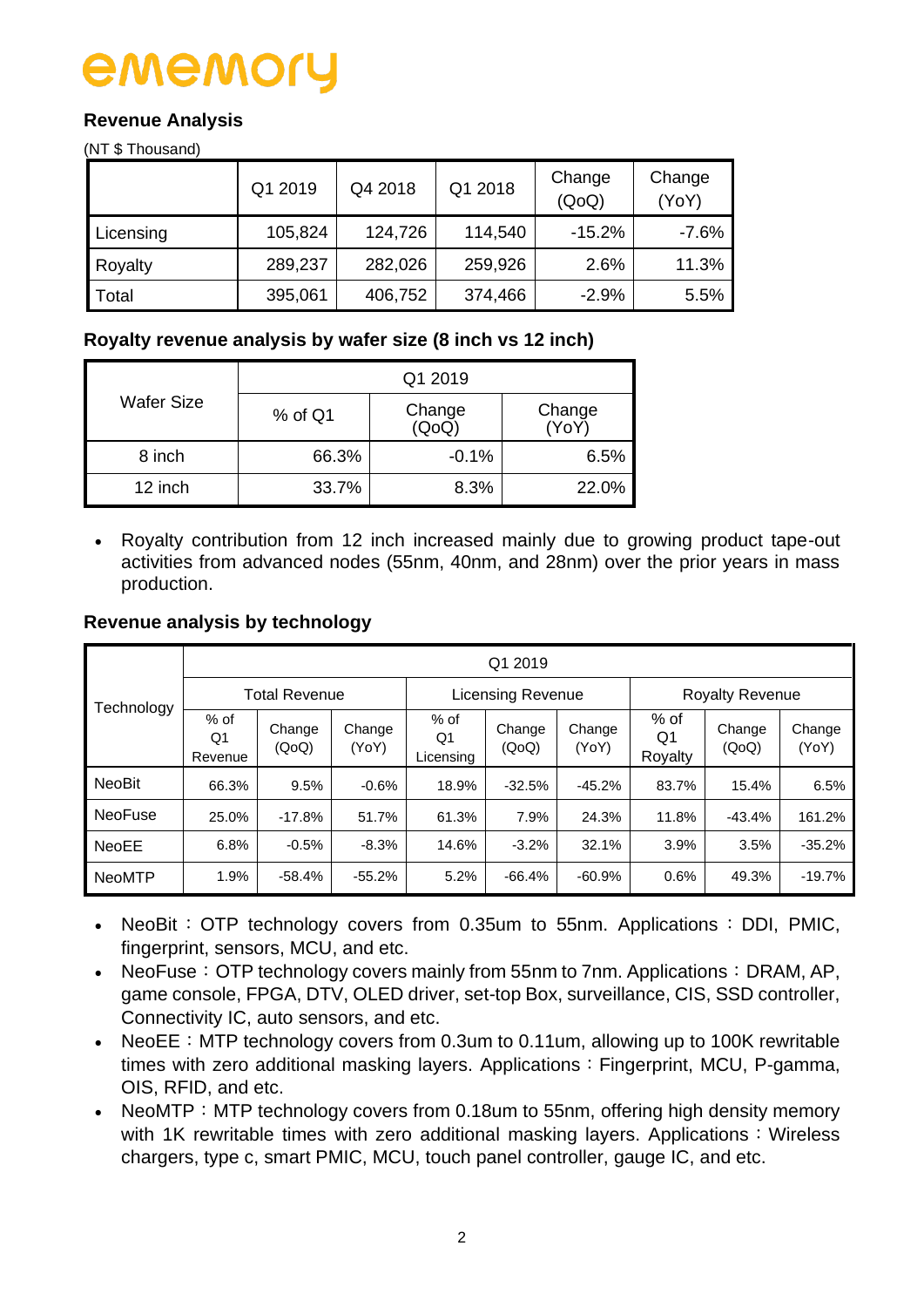## **Key Business Developments**

Licensing

- Technology License
	- 。 3 licensing contracts were signed with three different foundries (2 NeoBit and 1 NeoFuse) during the quarter.
	- As of March 31<sup>st</sup>, 2019, we have technologies under development for adoption on 97 different process platforms, ranging from 0.18um to 7nm.

|            | 7/10nm | 12/14/16nm | 28nm | 40 <sub>nm</sub> | 55/65nm | 80/90nm | $\tau$ otal |
|------------|--------|------------|------|------------------|---------|---------|-------------|
| Qualified  | ۰      |            |      | 10               | 19      |         | 60          |
| Developing | ັ      |            | 15   |                  |         |         | 49          |

### Development of Key Technology on 12-inch Nodes

- Design License
	- 。 A total of 94 product tape-outs in the first quarter of 2019.
		- 8 tape-outs at 22nm/28nm for multi-media, network IC, OLED driver, LCD driver, and DRAM.
		- 9 tape-outs at 40nm for OLED driver.
		- 6 tape-outs at 55nm/65nm for PMIC, MCU, and TDDI.
		- 7 tape-outs at 80nm/90nm for OLED driver, LCD driver, and TDDI.
		- 21 tape-outs at 0.11um/0.13um for PMIC, MCU, OLED driver, LCD driver, multimedia, and etc.
		- 37 tape-outs at 0.15um/0.18um for PMIC, LCD driver, MCU, fingerprint, sensorrelated, motor driver, network IC, and etc.
		- 6 tape-outs under 0.25um for PMIC, MCU, LED driver, and sensor-related application.
	- 。 As of March 31st, 2019, eMemory's cumulative number of design licenses increased to 4,433, a direct result of our ongoing effort in expanding and diversifying our technologies for adoption in a wide range of applications.

## **Future growth drivers**

License

• NeoFuse will be the main driving force for licensing with strong demand from foundries and product customers. The adoption of NeoFuse extending to memory and logic IDMs also create new revenue streams.

## **Rovalty**

 Growth of 8 inch royalty will be driven mainly by our key applications - PMIC, DDI, various sensors, and MCU applied into non smartphone: i.e. EV car, automation, healthcare, autonomous driving, and IoT. Our IP extends to IDMs' internal fabs also create revenue stream.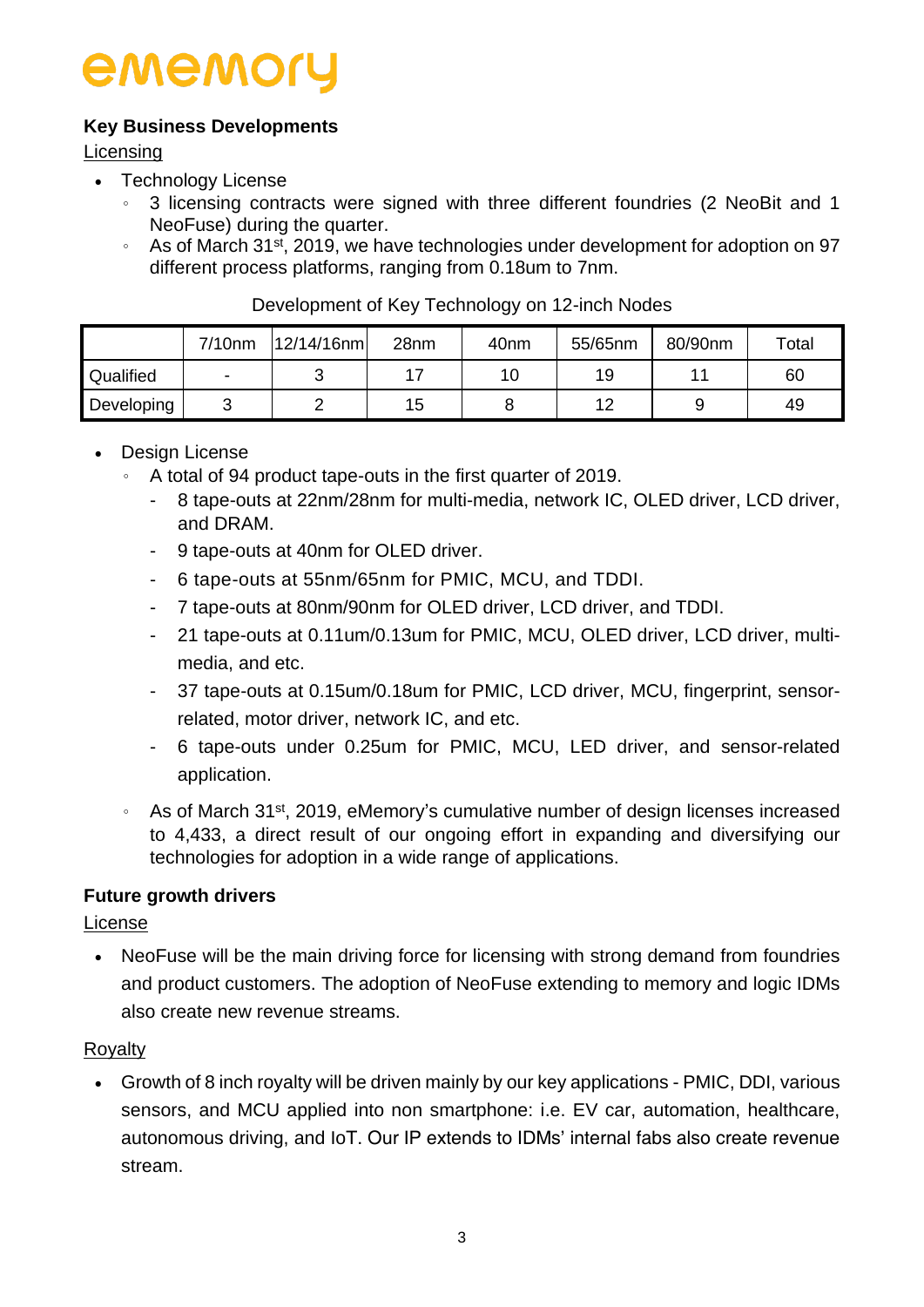Expect 12 inch royalty to grow further as accumulated 133 tape outs in the past 2 years from 55nm (blue tooth, TDDI), 40nm (OLED DDI, networking), 28nm (set up box, DTV, SSD controller, Switch, surveillance), 25nm (DRAM), 22nm (networking IC), 16nm (multimedia), 14nm (surveillance) are moving into production and starting to generate royalty. DRAM customers will start production by the end of the year.

## Emerging Memory

 Collaboration with leading international IDMs on Emerging memory: MRAM and ReRAM will contribute to licensing and royalty in the future.

## **Security**

- Work with the largest IP vendor to incorporate NeoFuse and NeoPUF into security CPU.
- Implement NeoPUF-based Hardware Security IPs into foundry platforms and work with leading chip companies for design-in.

## **Financial Review**

## Gross margin

Gross margin remained the same at 100%.

## Operating expenses and operating margin

- Total operating expenses in the first quarter was NT\$ 201.09 million and represented 50.9% of total revenue, down from 51.6% of total revenue in the prior year.
- Operating expenses decreased 9.6% sequentially but increased 4.1% year-over-year. The sequential decrease was mainly due to lower employee bonus in the quarter.
- Operating margin for the quarter was 49.1%, up 3.8 percentage points from the prior quarter and 0.7 percentage points year-over year.

## Non-operating income and income tax expense

- Non-operating income in the first quarter was NT\$ 9.23 million, increased 194.0% sequentially and remained relatively flat year-over-year. The sequential increase was primarily due to we recognize our board members' remuneration in this quarter.
- The first quarter effective tax rate of 12.8% was 1.1 percentage points higher than the prior year.

## Net Income and EPS

- Net income for the quarter was NT\$ 177.15 million, increased 8.3% sequentially and 5.0% year-on-year.
- Earnings per share was NT\$ 2.39 in Q1 2019.

## Current assets and current liabilities

• As of March 31<sup>st</sup>, 2019, cash decreased NT\$ 284.09 million from the same quarter of 2018 to NT\$ 1,518.77 million, the decrease was mainly due to the Company repurchased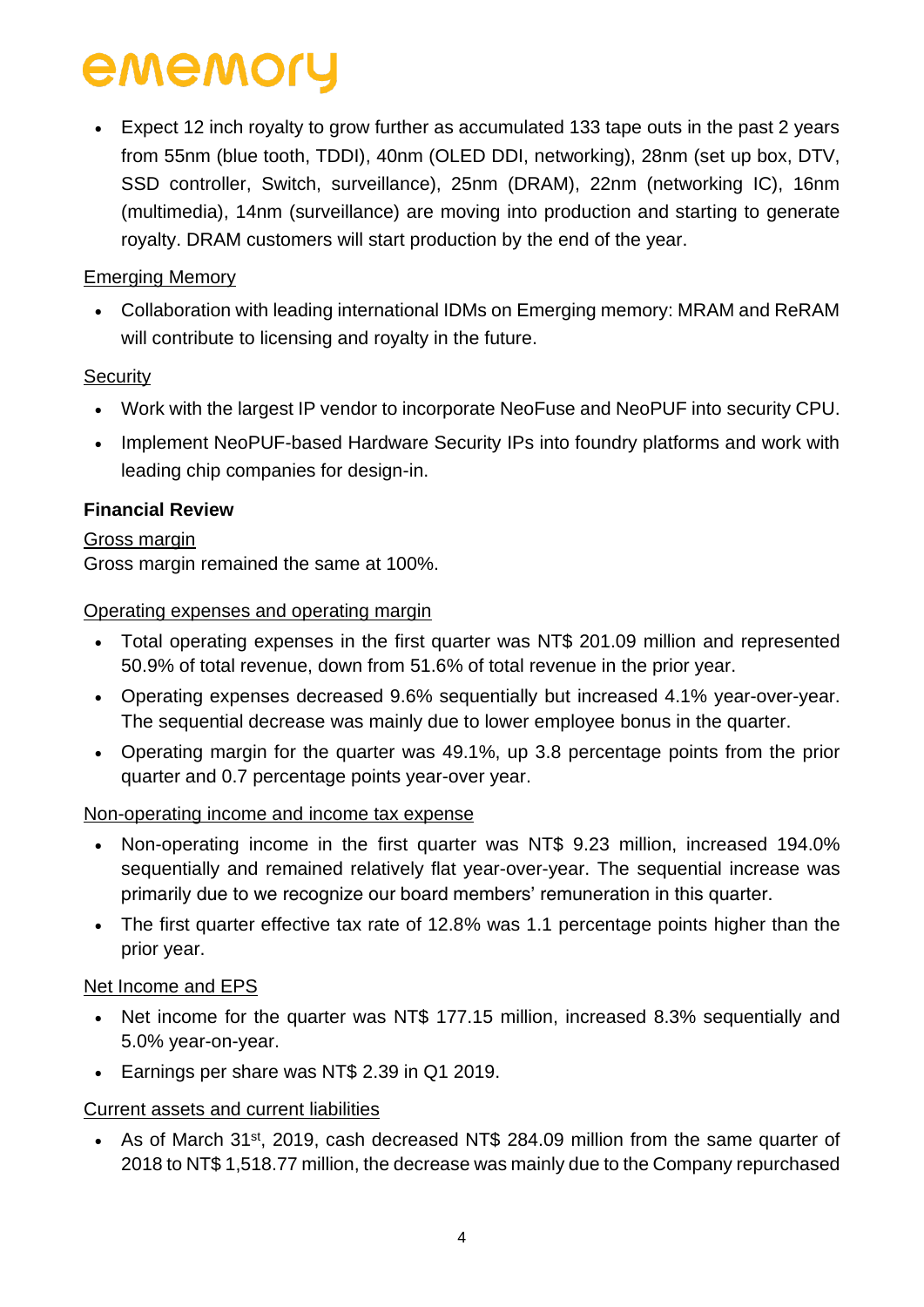treasury stocks in the second half of 2018. Total current assets including cash was NT\$ 1,674.22 million.

- Total current liabilities increased NT\$ 12.85 million from December 31<sup>st</sup>, 2018.
- Net working capital was NT\$1,311.60 million and current ratio was 4.6x.

### Cash flows

- As of March 31st, 2019, net cash generated from operating activities totaled NT\$ 233.96 million, including NT\$ 203.21 million from income before income tax, NT \$13.37 million from depreciation and amortization, and NT\$ 17.38 million from other operating activities, which included tax payment of NT\$ 12.45 million.
- Net cash used in investing activities was NT\$ 17.15 million in the ended of March  $31^{st}$ , primarily related to capital expenditures and acquisition of intangible assets.
- Net cash used in financing activities was decrease NT\$3.65 million year-on-year to NT\$ 0.77 million, mainly attributable to exercise of employee share options in Q1 2018.
- As a result, cash increased by NT\$ 216.77 million to NT\$ 1,518.77 million from December 31st, 2018 to March 31st, 2019.

### Employee

• As of March 31<sup>st</sup>, 2019, eMemory had 250 full-time employees, which included 175 R&D engineers.

### **Cautionary Statement**

This report contains forward-looking statements, which are subject to risk factors associated with semiconductor and intellectual property business. It is believed that the expectations reflected in these statements are reasonable. But they may be affected by a variety of variables, many of which are beyond our control. These variables could cause actual results or trends to differ materially which include, but are not limited to: wafer price fluctuation, actual demand, rapid technology change, delays or failures of customers' tape-outs into wafer production, our ability to negotiate, monitor and enforce agreements for the determination and payment of royalties, any bug or fault in our technology which leads to significant damage to our technology and reputation, actual or potential litigation, semiconductor industry cycle and general economic conditions. Except as required by law, eMemory undertakes no obligation to update or revise any forward-looking statements, whether as a result of new information, future events, or otherwise.

#### **Contacts**

Heidi Chiu Investor Relations eMemory Technology Inc. +886-3-5601168 [ir@ememory.com.tw](mailto:ir@ememory.com.tw)

#### **-Financial Statements To Follow-**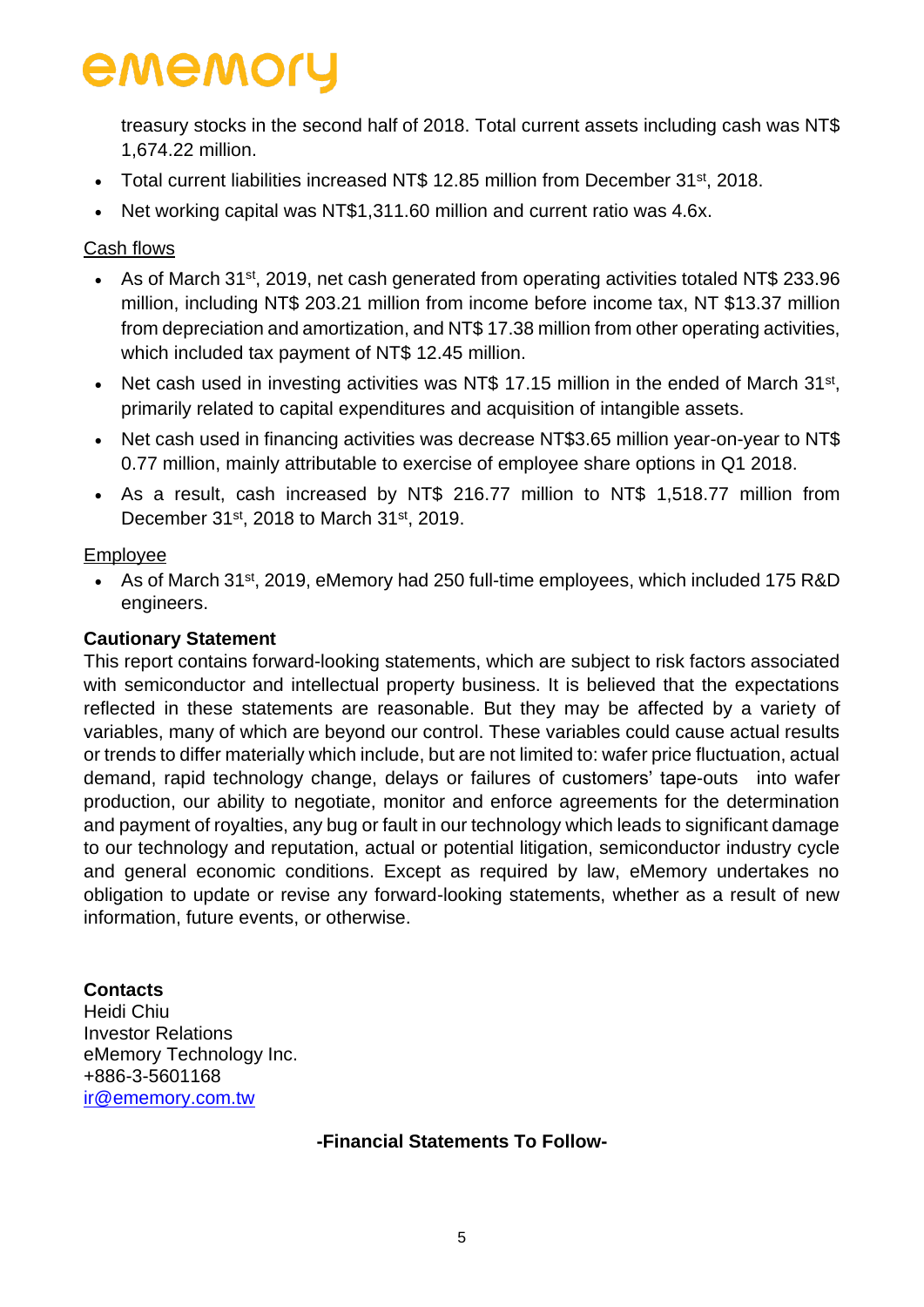## **BALANCE SHEETS**

**(In Thousands of New Taiwan Dollars)** 

|                                                                           | March 31, 2019<br>(Reviewed) |                | December 31,<br>2018<br>(Audited) |                          | March 31, 2018<br>(Reviewed) |                |                                                    | March 31, 2019<br>(Reviewed) |                         | December 31,<br>2018<br>(Audited) |                | March 31, 2018<br>(Reviewed) |                                                                |
|---------------------------------------------------------------------------|------------------------------|----------------|-----------------------------------|--------------------------|------------------------------|----------------|----------------------------------------------------|------------------------------|-------------------------|-----------------------------------|----------------|------------------------------|----------------------------------------------------------------|
| <b>ASSETS</b>                                                             | <b>Amount</b>                | %              | <b>Amount</b>                     | %                        | <b>Amount</b>                | %              | <b>LIABILITIES AND EQUITY</b>                      | <b>Amount</b>                | %                       | <b>Amount</b>                     | %              | <b>Amount</b>                | %                                                              |
| <b>CURRENT ASSETS</b>                                                     |                              |                |                                   |                          |                              |                | <b>CURRENT LIABILITIES</b>                         |                              |                         |                                   |                |                              |                                                                |
| Cash                                                                      | \$1,518,774                  | 66             | \$1,302,003                       | 62                       | \$1,802,860                  | 69             | Contract liabilities - current                     | \$43,560                     | 2                       | 37,822<br>\$                      |                | \$<br>40,997                 |                                                                |
| Accounts receivable - net                                                 | 105,307                      | 5              | 158,335                           | 8                        | 115,038                      | 5              | Other payables<br>Bonuses payable to employees and | 68,976                       | 3                       | 94,104                            |                | 63,533                       | $\overline{2}$                                                 |
| Other receivables                                                         | 259                          |                | 225                               |                          | 288                          |                | directors                                          | 146,862                      | $\overline{7}$          | 138,092                           | $\overline{7}$ | 141,135                      |                                                                |
| Other receivables - related parties                                       | 297                          |                | 251                               |                          | 190                          |                | Payables on equipment                              | 2,265                        | $\sim$                  | 6,241                             |                | 1,943                        |                                                                |
| Prepayments                                                               | 47,218                       | $\overline{2}$ | 19,889                            | $\overline{\phantom{0}}$ | 44,987                       | $\overline{2}$ | <b>Current tax liabilities</b>                     | 96,285                       | $\overline{4}$          | 71,897                            | 3              | 81,071                       |                                                                |
| Other current assets                                                      | $-2,363$                     | $\equiv$       | $-2,902$                          | $\equiv$                 | 1,952                        |                | Lease liabilities - current                        | 3,075                        |                         |                                   |                |                              |                                                                |
| <b>Total current assets</b>                                               | 1,674,218                    | $\frac{73}{2}$ | 1,483,605                         | $-71$                    | 1,965,315                    | $-76$          | Other current liabilities                          | 1,598                        | $\equiv$                | 1,616                             |                | 1,470                        |                                                                |
|                                                                           |                              |                |                                   |                          |                              |                | <b>Total current liabilities</b>                   | 362,621                      | 16                      | 349,772                           | 17             | 330,149                      | $-12$                                                          |
| NON-CURRENT ASSETS<br>Financial assets at fair value through other        |                              |                |                                   |                          |                              |                | NON-CURRENT LIABILITIES                            |                              |                         |                                   |                |                              |                                                                |
| comprehensive income - noncurrent<br>Financial assets at amortized cost - | 17,300                       |                | 19,180                            |                          | 18,697                       | -1             | Lease liabilities - noncurrent                     | 6,584                        |                         |                                   |                |                              |                                                                |
| noncurrent<br>Investment accounted for using equity                       | 33,612                       | 2              | 33,612                            | $\overline{2}$           | 33,611                       | -1             | Net defined benefit liabilities - noncurrent       | 20,198                       | $\overline{\mathbf{1}}$ | 20,334                            |                | 19,107                       |                                                                |
| method                                                                    | 4,932                        | $\sim$         | 6,046                             |                          | 9,060                        |                | Guarantee deposits received                        | 530                          |                         | 530                               |                | 530                          |                                                                |
| Property, plant and equipment                                             | 484,656                      | 21             | 491,533                           | 23                       | 509,207                      | 20             | <b>Total non-current liabilities</b>               | 27,312                       | $\overline{1}$          | 20,864                            |                | 19,637                       |                                                                |
| Right-of-use assets                                                       | 9,635                        | $\sim$         |                                   | $\sim$                   |                              |                |                                                    |                              |                         |                                   |                |                              |                                                                |
| Intangible assets                                                         | 68,743                       | 3              | 67,162                            | 3                        | 63,137                       | 2              | <b>Total liabilities</b>                           | 389,933                      | -17                     | 370,636                           | 18             | 349,786                      | $-13$                                                          |
| Deferred tax assets                                                       | 2,422                        |                | 2,708                             |                          | 2,818                        |                | <b>EQUITY ATTRIBUTABLE TO</b>                      |                              |                         |                                   |                |                              |                                                                |
| Prepayments for equipment                                                 | 5,823                        |                |                                   |                          |                              |                | SHAREHOLDERS OF THE COMPANY                        |                              |                         |                                   |                |                              |                                                                |
| Refundable deposits                                                       | 352                          |                | 331                               |                          | 331                          |                | Ordinary shares                                    | 757,908                      | 33                      | 757,908                           | $-36$          | 757,908                      | $-29$                                                          |
| Total non-current assets                                                  | 627,475                      | 27             | 620,572                           | 29                       | 636,861                      | $-24$          | Capital surplus<br>Retained earnings               | 419,485                      | 18                      | 416,537                           | $-20$          | 435,621                      | 17                                                             |
|                                                                           |                              |                |                                   |                          |                              |                | Legal reserve                                      | 340,160                      | 15                      | 340,160                           | 16             | 280,298                      | 11                                                             |
|                                                                           |                              |                |                                   |                          |                              |                | Special reserve                                    | 926                          |                         | 926                               |                | 926                          |                                                                |
|                                                                           |                              |                |                                   |                          |                              |                | Unappropriated earnings                            | 861,331                      | $\frac{37}{52}$         | 684,180                           | $-32$          | 840,052                      |                                                                |
|                                                                           |                              |                |                                   |                          |                              |                | Total retained earnings                            | 1,202,417                    |                         | 1,025,266                         | 48             | 1,121,276                    | $\frac{32}{43}$                                                |
|                                                                           |                              |                |                                   |                          |                              |                | Other equity                                       | 63,812)                      | $\overline{3})$         | 61,932)                           | $\frac{3}{2}$  | (62, 415)                    | $(\underline{\underline{\phantom{A}}}\underline{\phantom{A}})$ |
|                                                                           |                              |                |                                   |                          |                              |                | <b>Treasury shares</b>                             | 404,238                      | (17)                    | 404,238)                          | 19)            |                              |                                                                |
|                                                                           |                              |                |                                   |                          |                              |                | <b>Total equity</b>                                | 1,911,760                    | 83                      | 1,733,541                         | $-82$          | 2,252,390                    | 87                                                             |
| <b>TOTAL</b>                                                              | \$2,301,693                  | 100            | \$2,104,177                       | 100                      | \$2,602,176                  | 100            | <b>TOTAL</b>                                       | \$2,301,693                  | 100                     | \$2,104,177                       | 100            | \$2,602,176                  | 100                                                            |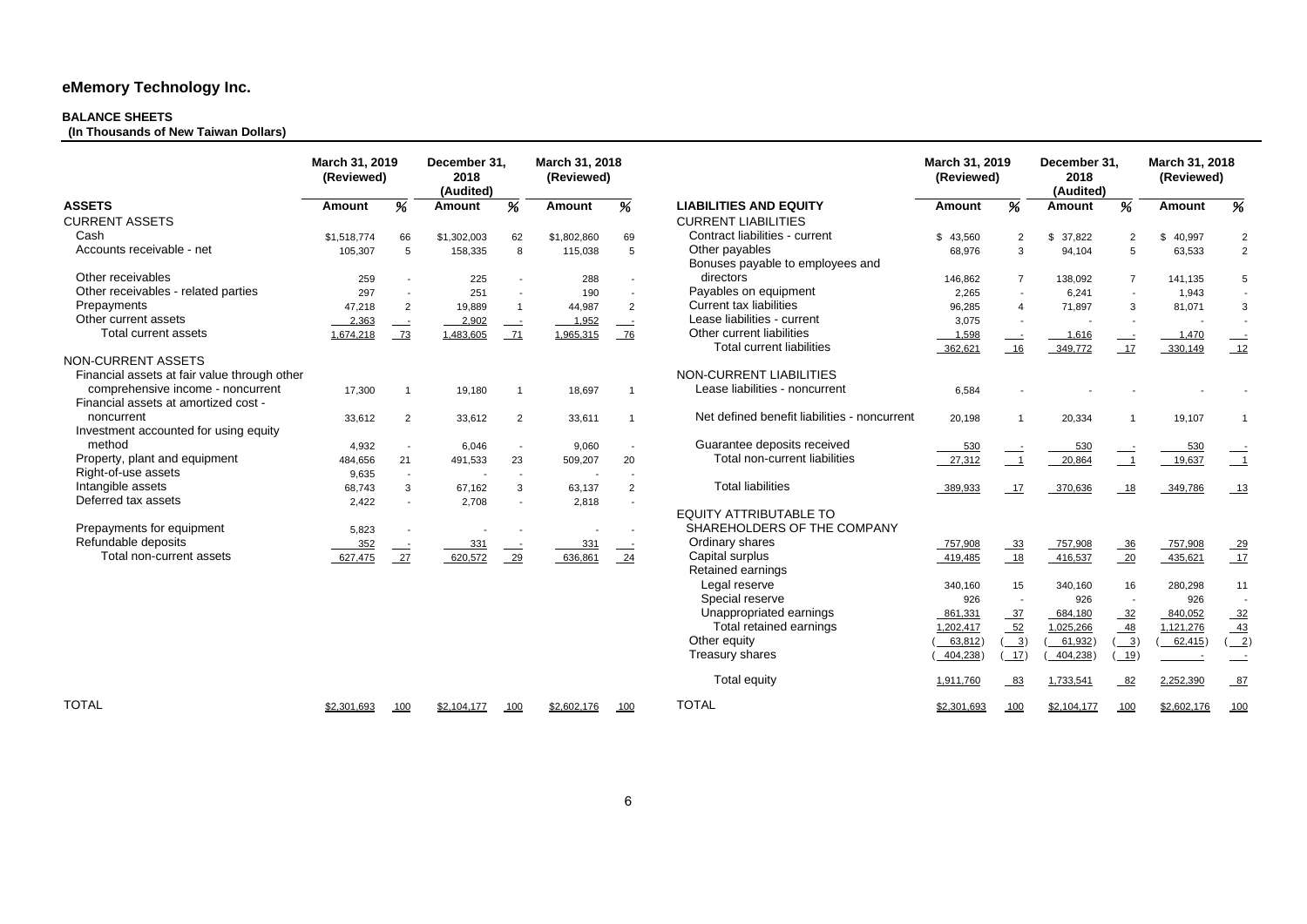## **STATEMENTS OF COMPREHENSIVE INCOME**

**(In Thousands of New Taiwan Dollars, Except Earnings Per Share) (Reviewed, Not Audited)** 

|                                                                                                                                                                                                    | <b>Three Months Ended March 31</b>            |                     |                                                  |                     |  |
|----------------------------------------------------------------------------------------------------------------------------------------------------------------------------------------------------|-----------------------------------------------|---------------------|--------------------------------------------------|---------------------|--|
|                                                                                                                                                                                                    | 2019                                          |                     | 2018                                             |                     |  |
|                                                                                                                                                                                                    | <b>Amount</b>                                 | %                   | <b>Amount</b>                                    | %                   |  |
| <b>OPERATING REVENUE</b>                                                                                                                                                                           | \$395,061                                     | 100                 | \$374,466                                        | 100                 |  |
| <b>OPERATING COSTS</b>                                                                                                                                                                             |                                               |                     |                                                  |                     |  |
| <b>GROSS PROFIT</b>                                                                                                                                                                                | 395,061                                       | 100                 | 374,466                                          | <u>100</u>          |  |
| <b>OPERATING EXPENSES</b><br>Selling and marketing expenses<br>General and administrative expenses<br>Research and development expenses<br>Expected credit loss (gain)<br>Total operating expenses | 28,959<br>44,108<br>127,573<br>448<br>201,088 | 8<br>11<br>32<br>51 | 27,469<br>42,093<br>124,782<br>1,143)<br>193,201 | 8<br>11<br>33<br>52 |  |
| <b>OPERATING INCOME</b>                                                                                                                                                                            | 193,973                                       | 49                  | <u>181,265</u>                                   | 48                  |  |
| NON-OPERATING INCOME AND<br><b>EXPENSES</b><br>Other income<br>Other gains and losses<br>Finance costs<br>Share of loss of associates<br>Total non-operating income and                            | 8,688<br>1,710<br>49)<br>1,116)               | 2                   | 13,934<br>2,762)<br><u>1,335</u> )               | 4<br>1)             |  |
| expenses                                                                                                                                                                                           | 9,233                                         | 3                   | 9,837                                            | 3                   |  |

(Continued)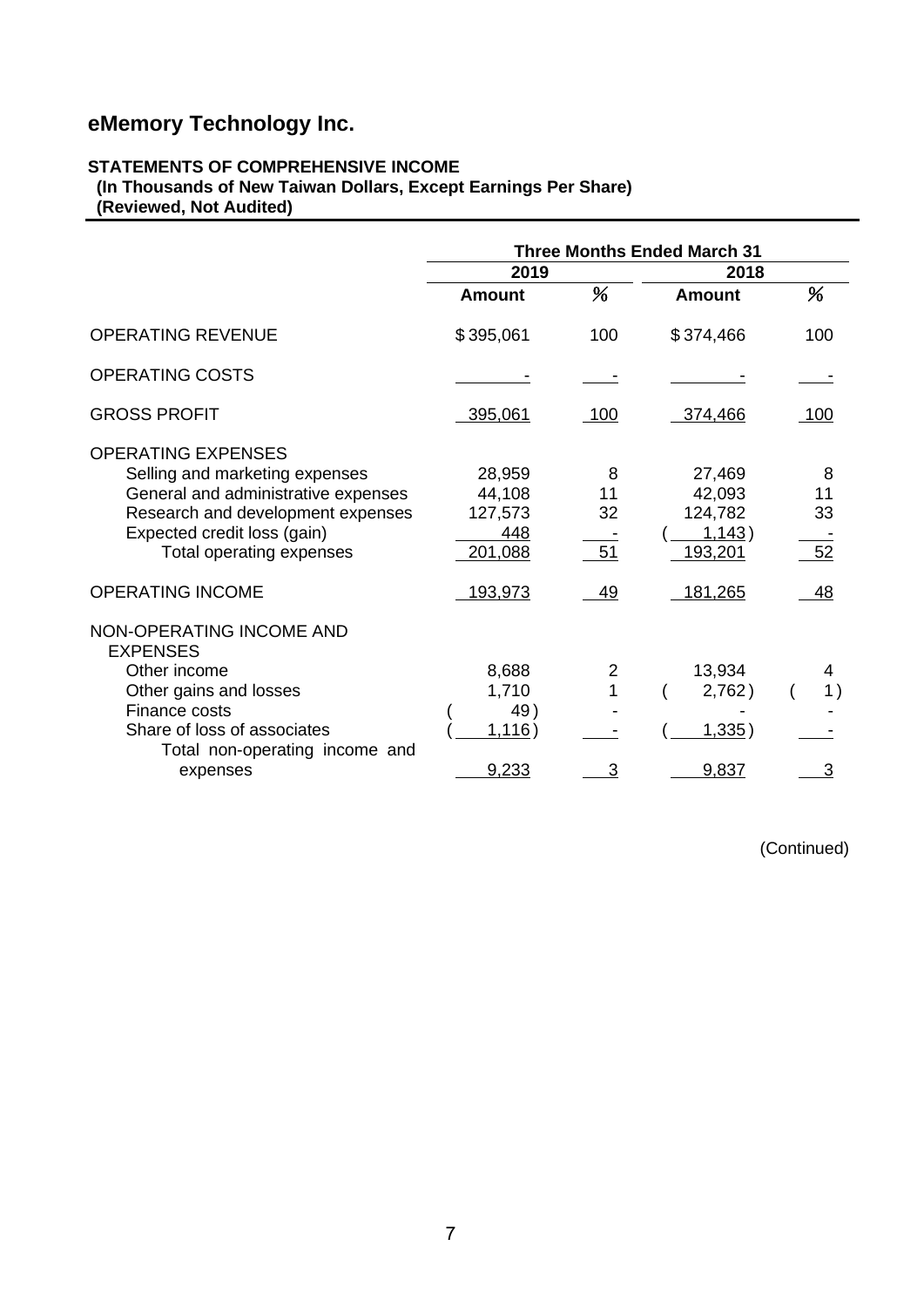## **STATEMENTS OF COMPREHENSIVE INCOME**

**(In Thousands of New Taiwan Dollars, Except Earnings Per Share) (Reviewed, Not Audited)** 

|                                                                                                                                                                                                                                                      | <b>Three Months Ended March 31</b> |    |                  |    |  |  |
|------------------------------------------------------------------------------------------------------------------------------------------------------------------------------------------------------------------------------------------------------|------------------------------------|----|------------------|----|--|--|
|                                                                                                                                                                                                                                                      | 2019                               |    | 2018             |    |  |  |
|                                                                                                                                                                                                                                                      | <b>Amount</b>                      | %  | <b>Amount</b>    | %  |  |  |
| PROFIT BEFORE INCOME TAX                                                                                                                                                                                                                             | \$203,206                          | 52 | \$191,102        | 51 |  |  |
| <b>INCOME TAX EXPENSE</b>                                                                                                                                                                                                                            | 26,055                             |    | 22,372           | 6  |  |  |
| <b>NET PROFIT</b>                                                                                                                                                                                                                                    | 177,151                            | 45 | 168,730          | 45 |  |  |
| OTHER COMPREHENSIVE INCOME<br>Items that will not be reclassified<br>subsequently to profit or loss:<br>Unrealized gain on investments<br>in equity instruments at fair<br>value through other<br>comprehensive income<br>Total comprehensive income | 1,880)<br>\$175,271                |    | 577<br>\$169,307 |    |  |  |
| <b>EARNINGS PER SHARE</b><br><b>Basic</b><br><b>Diluted</b>                                                                                                                                                                                          | 2.39<br>2.37                       |    | 2.22             |    |  |  |

(Concluded)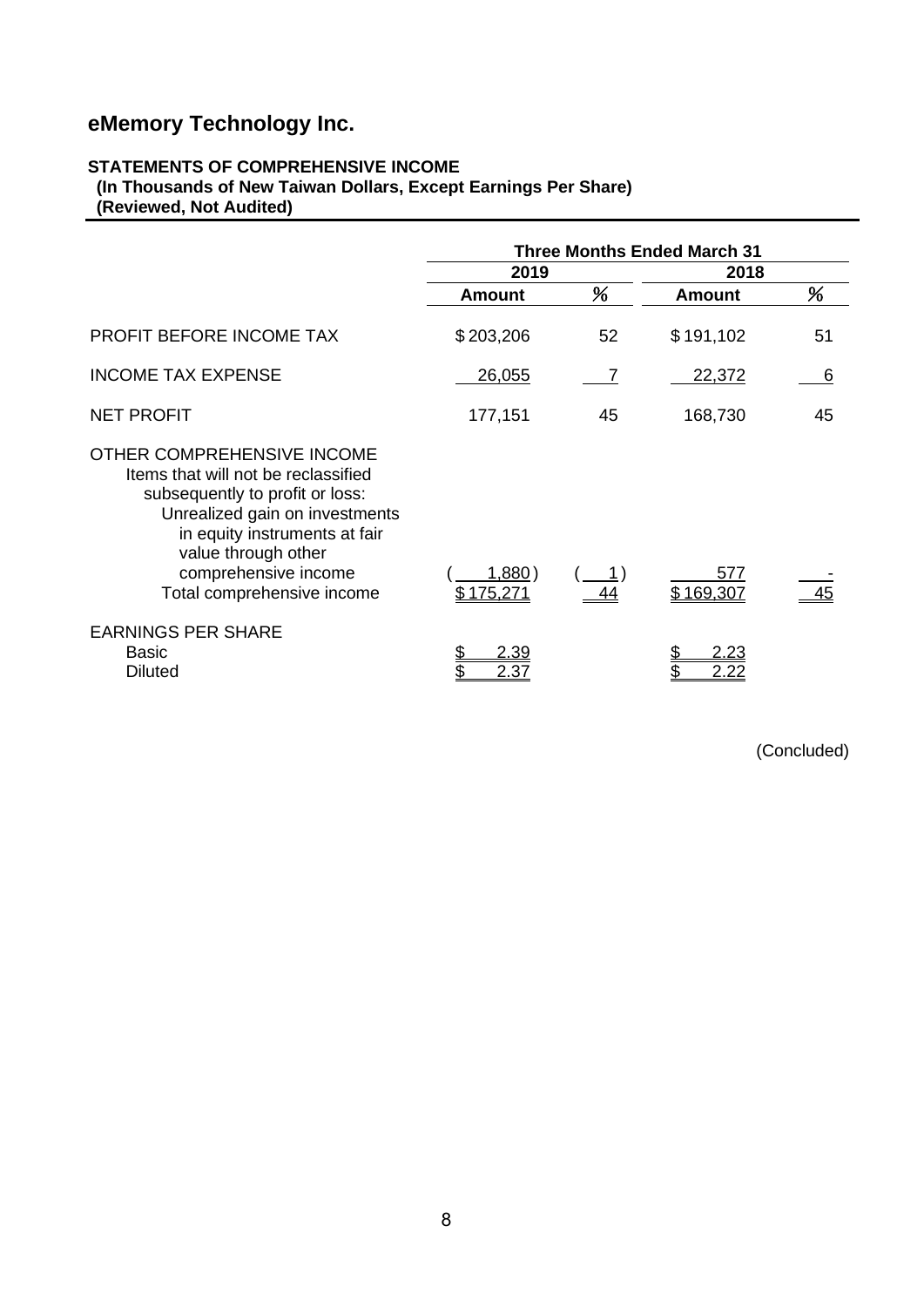### **STATEMENTS OF CHANGES IN EQUITY**

**(In Thousands of New Taiwan Dollars) (Reviewed, Not Audited)** 

| <b>Total</b>   |               | <b>Other Equity</b><br><b>Unrealized Gain</b><br>(Loss) on<br><b>Financial Assets</b><br>at Fair Value<br><b>Through Other</b><br>Comprehensive |        | <b>Treasury Shares</b>                          |          | <b>Total Equity</b> |  |  |
|----------------|---------------|-------------------------------------------------------------------------------------------------------------------------------------------------|--------|-------------------------------------------------|----------|---------------------|--|--|
| 879,840        | \$            | Income                                                                                                                                          | \$     |                                                 | \$       | 2,065,159           |  |  |
| 72,706         |               | $(\underline{\hspace{1cm}62,992})$                                                                                                              |        |                                                 |          | 9,714               |  |  |
| 952,546        | (             | 62,992)                                                                                                                                         |        |                                                 |          | 2,074,873           |  |  |
|                |               |                                                                                                                                                 |        |                                                 |          | 2                   |  |  |
| 168,730        |               |                                                                                                                                                 |        |                                                 |          | 168,730             |  |  |
|                |               | <u>577</u>                                                                                                                                      |        |                                                 |          | <u>577</u>          |  |  |
| 168,730        |               | <u>577</u>                                                                                                                                      |        |                                                 |          | 169,307             |  |  |
|                |               |                                                                                                                                                 |        |                                                 |          | 2,879               |  |  |
|                |               |                                                                                                                                                 |        |                                                 |          | 5,329               |  |  |
| <u>121,276</u> | $\frac{1}{2}$ | 62,415)                                                                                                                                         | \$     |                                                 | \$       | 2,252,390           |  |  |
| ,025,266       | $($ \$        | 61,932)                                                                                                                                         | $($ \$ | 404,238)                                        | \$       | 1,733,541           |  |  |
|                |               |                                                                                                                                                 |        |                                                 |          | 2                   |  |  |
| 177,151        |               |                                                                                                                                                 |        |                                                 |          | 177,151             |  |  |
|                | <u>-</u> (    | 1,880)                                                                                                                                          |        |                                                 | $\left($ | <u>1,880</u> )      |  |  |
|                |               | $177,151$ $($ $1,880)$ $($                                                                                                                      |        |                                                 |          | 175,271             |  |  |
|                |               |                                                                                                                                                 |        |                                                 |          | 2,946               |  |  |
|                |               |                                                                                                                                                 |        | 1,202,417 (\$ 63,812) (\$ 404,238) \$ 1,911,760 |          |                     |  |  |

|                                                                                                  |                                 | <b>Ordinary Shares</b> |                        |                      |                        | <b>Retained Earnings</b>                 | <b>Other Equity</b><br><b>Unrealized Gain</b> |                                                                                                          |                        |                     |
|--------------------------------------------------------------------------------------------------|---------------------------------|------------------------|------------------------|----------------------|------------------------|------------------------------------------|-----------------------------------------------|----------------------------------------------------------------------------------------------------------|------------------------|---------------------|
|                                                                                                  | <b>Shares</b><br>(In Thousands) | Amount                 | <b>Capital Surplus</b> | <b>Legal Reserve</b> | <b>Special Reserve</b> | <b>Unappropriated</b><br><b>Earnings</b> | <b>Total</b>                                  | (Loss) on<br><b>Financial Assets</b><br>at Fair Value<br><b>Through Other</b><br>Comprehensive<br>Income | <b>Treasury Shares</b> | <b>Total Equity</b> |
| BALANCE, JANUARY 1, 2018                                                                         | 75,783                          | 757,823<br>\$          | \$<br>427,496          | 280,298<br>\$        | 926<br>\$              | 598,616<br>\$                            | \$<br>879,840                                 | \$                                                                                                       | \$                     | \$2,065,159         |
| Effect of retrospective application                                                              |                                 |                        |                        |                      |                        | 72,706                                   | 72,706                                        | 62,992                                                                                                   |                        | 9,714               |
| ADJUSTED JANUARY 1, 2018                                                                         | 75,783                          | 757,823                | 427,496                | 280,298              | 926                    | 671,322                                  | 952,546                                       | 62,992)                                                                                                  |                        | 2,074,873           |
| Change in capital surplus from investments in<br>associates accounted for by using equity method |                                 |                        | $\overline{2}$         |                      |                        |                                          |                                               |                                                                                                          |                        | $\overline{2}$      |
| Net profit for the three months ended March 31, 2018                                             |                                 |                        |                        |                      |                        | 168,730                                  | 168,730                                       |                                                                                                          |                        | 168,730             |
| Other comprehensive income for the three months<br>ended March 31, 2018                          |                                 |                        |                        |                      |                        |                                          |                                               | 577                                                                                                      |                        | 577                 |
| Total comprehensive income for the three months<br>ended March 31, 2018                          |                                 |                        |                        |                      |                        | 168,730                                  | 168,730                                       | 577                                                                                                      |                        | 169,307             |
| Issuance of ordinary shares under employee share<br>options                                      | 8                               | 85                     | 2,794                  |                      |                        |                                          |                                               |                                                                                                          |                        | 2,879               |
| Share-based payment                                                                              |                                 |                        | 5,329                  |                      |                        |                                          |                                               |                                                                                                          |                        | 5,329               |
| BALANCE, MARCH 31, 2018                                                                          | 75,791                          | 757,908                | 435,621                | 280,298<br>\$        | 926                    | 840,052<br>\$                            | \$ 1,121,276                                  | 62,415<br>$$^{\circ}$                                                                                    |                        | \$2,252,390         |
| BALANCE, JANUARY 1, 2019                                                                         | 75,791                          | 757,908<br>\$.         | 416,537<br>\$          | 340,160<br>\$        | 926<br>-S              | 684,180<br>\$                            | \$1,025,266                                   | 61,932)<br>$($ \$                                                                                        | $($ \$<br>404,238)     | \$1,733,541         |
| Change in capital surplus from investments in<br>associates accounted for by using equity method |                                 |                        | $\overline{2}$         |                      |                        |                                          |                                               |                                                                                                          |                        | $\overline{2}$      |
| Net profit for the three months ended March 31, 2019                                             |                                 |                        |                        |                      |                        | 177,151                                  | 177,151                                       |                                                                                                          |                        | 177,151             |
| Other comprehensive income for the three months<br>ended March 31, 2019                          |                                 |                        |                        |                      |                        |                                          |                                               | 1,880                                                                                                    |                        | 1,880               |
| Total comprehensive income for the three months<br>ended March 31, 2019                          |                                 |                        |                        |                      |                        | 177,151                                  | 177,151                                       | 1,880                                                                                                    |                        | 175,271             |
| Share-based payment                                                                              |                                 |                        | 2,946                  |                      |                        |                                          |                                               |                                                                                                          |                        | 2,946               |
| BALANCE, MARCH 31, 2019                                                                          | 75,791                          | 757,908<br>\$.         | 419,485                | 340,160<br>\$        | 926                    | 861,331<br>\$                            | \$1,202,417                                   | $$^{2}$<br>63,812)                                                                                       | \$<br>404,238)         | \$1,911,760         |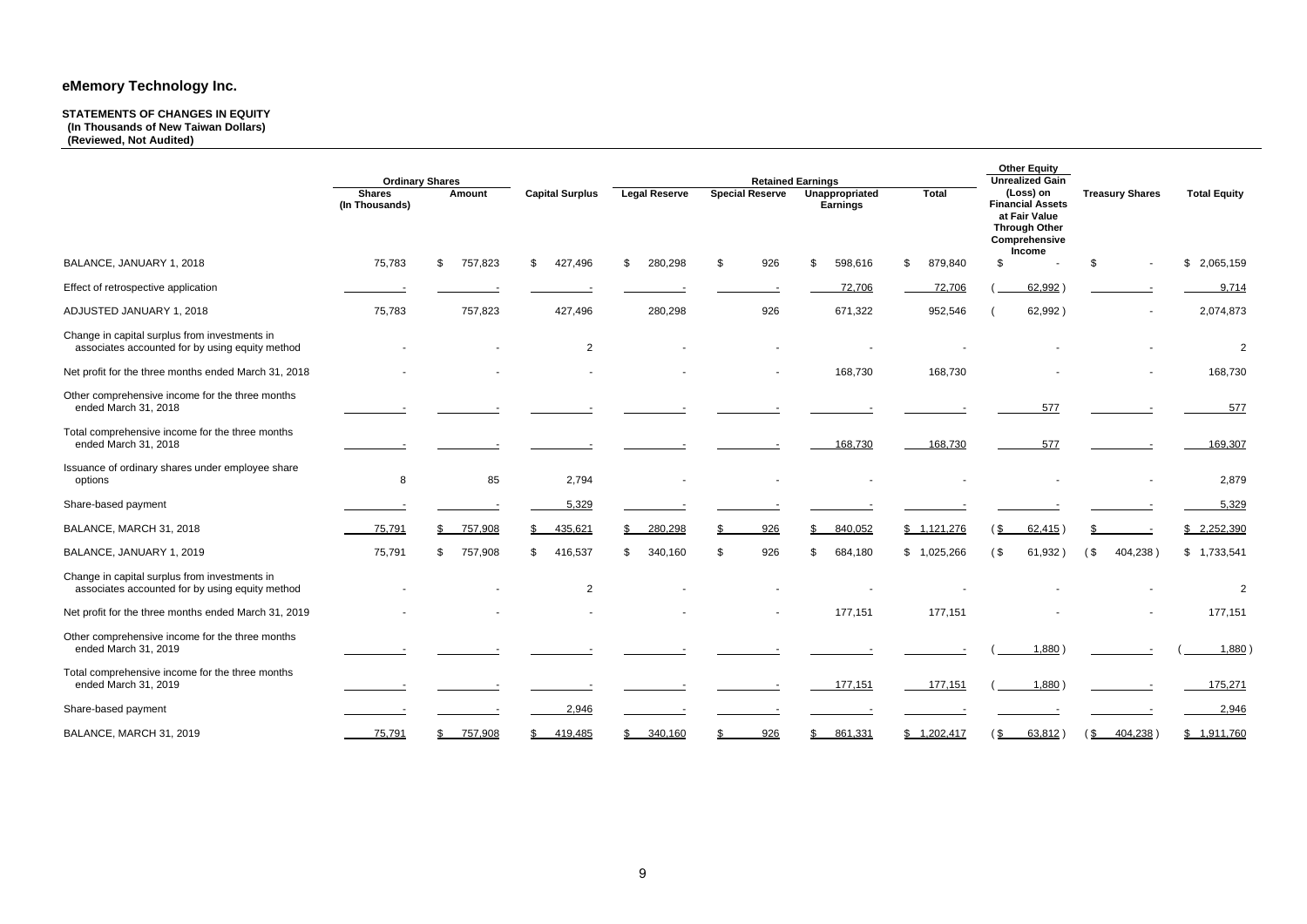#### **STATEMENTS OF CASH FLOWS (In Thousands of New Taiwan Dollars) (Reviewed, Not Audited)**

|                                              | <b>Three Months Ended March 31</b> |         |    |         |
|----------------------------------------------|------------------------------------|---------|----|---------|
|                                              |                                    | 2019    |    | 2018    |
| CASH FLOWS FROM OPERATING ACTIVITIES         |                                    |         |    |         |
| Profit before income tax                     | \$                                 | 203,206 | \$ | 191,102 |
| Adjustments for:                             |                                    |         |    |         |
| Depreciation expenses                        |                                    | 9,781   |    | 9,245   |
| Amortization expenses                        |                                    | 3,587   |    | 3,161   |
| Expected credit loss (gain)                  |                                    | 448     |    | 1,143)  |
| Interest on lease liabilities                |                                    | 49      |    |         |
| Interest income                              |                                    | 2,540)  |    | 3,091)  |
| Share-based payments                         |                                    | 2,946   |    | 5,329   |
| Share of loss of associates                  |                                    | 1,116   |    | 1,335   |
| Gain on disposal of investments              |                                    |         |    | 5)      |
| Net (gain) loss on foreign currency exchange |                                    | 1,386)  |    | 2,392   |
| Changes in operating assets and liabilities  |                                    |         |    |         |
| Accounts receivable                          |                                    | 53,239  |    | 33,461) |
| Other receivables - related parties          |                                    | 46)     |    | 387     |
| Prepayments                                  |                                    | 16,257) |    | 24,292) |
| Other current assets                         |                                    | 539     |    | 71      |
| <b>Contract liabilities</b>                  |                                    | 5,738   |    | 7,526   |
| Other payables                               |                                    | 25,132) |    | 17,384) |
| Other current liabilities                    |                                    | 18)     |    | 19      |
| Net defined benefit liabilities              |                                    | 136)    |    | 135)    |
| Bonuses payable to employees and             |                                    |         |    |         |
| directors                                    |                                    | 8,770   |    | 7,510   |
| Cash generated from operations               |                                    | 243,904 |    | 148,566 |
| Interest received                            |                                    | 2,506   |    | 3,041   |
| Income tax paid                              |                                    | 12,453) |    | 6,184)  |
| Net cash generated from operating activities |                                    | 233,957 |    | 145,423 |

(Continued)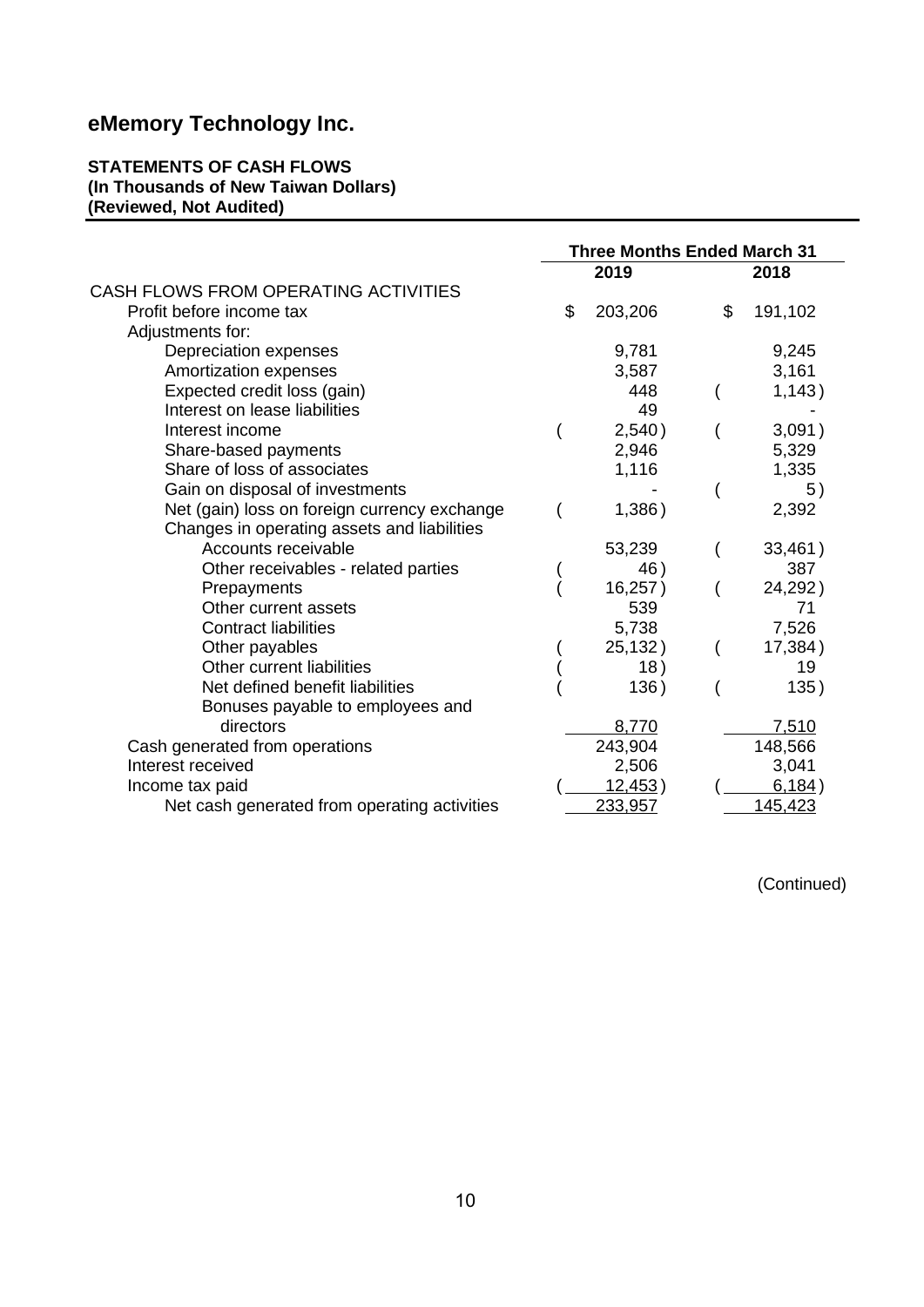#### **STATEMENTS OF CASH FLOWS (In Thousands of New Taiwan Dollars) (Reviewed, Not Audited)**

|                                                                                                                                                                                                                                                                                                                                                                                                                | <b>Three Months Ended March 31</b>                         |                                                                  |
|----------------------------------------------------------------------------------------------------------------------------------------------------------------------------------------------------------------------------------------------------------------------------------------------------------------------------------------------------------------------------------------------------------------|------------------------------------------------------------|------------------------------------------------------------------|
|                                                                                                                                                                                                                                                                                                                                                                                                                | 2019                                                       | 2018                                                             |
| CASH FLOWS FROM INVESTING ACTIVITIES<br>Acquisition of financial assets at fair value through<br>profit or loss<br>Proceeds from disposal of financial assets at fair<br>value through profit or loss<br>Acquisition of property, plant and equipment<br>Increase in refundable deposits<br>Acquisition of intangible assets<br>Increase in prepayments for equipment<br>Net cash used in investing activities | \$<br>6,133)<br>21)<br>5,168)<br>5,823)<br><u>17,145</u> ) | $($ \$<br>31,000)<br>31,005<br>4,872)<br>16)<br>3,868)<br>8,751) |
| CASH FLOWS FROM FINANCING ACTIVITIES<br>Payments of lease liabilities<br>Exercise of employee share options<br>Interest paid<br>Net cash (used in) generated from financing<br>activities                                                                                                                                                                                                                      | 723)<br>49 )<br>772)                                       | 2,879<br>2.879                                                   |
| EFFECTS OF EXCHANGE RATE CHANGES ON THE<br><b>BALANCE OF CASH HELD IN FOREIGN</b><br><b>CURRENCIES</b>                                                                                                                                                                                                                                                                                                         | 731                                                        | 375)                                                             |
| <b>NET INCREASE IN CASH</b>                                                                                                                                                                                                                                                                                                                                                                                    | 216,771                                                    | 139,176                                                          |
| CASH AT THE BEGINNING OF THE PERIOD                                                                                                                                                                                                                                                                                                                                                                            | 1,302,003                                                  | 1,663,684                                                        |
| CASH AT THE END OF THE PERIOD                                                                                                                                                                                                                                                                                                                                                                                  | \$1,518,774                                                | <u>\$1,802,860</u>                                               |

(Concluded)